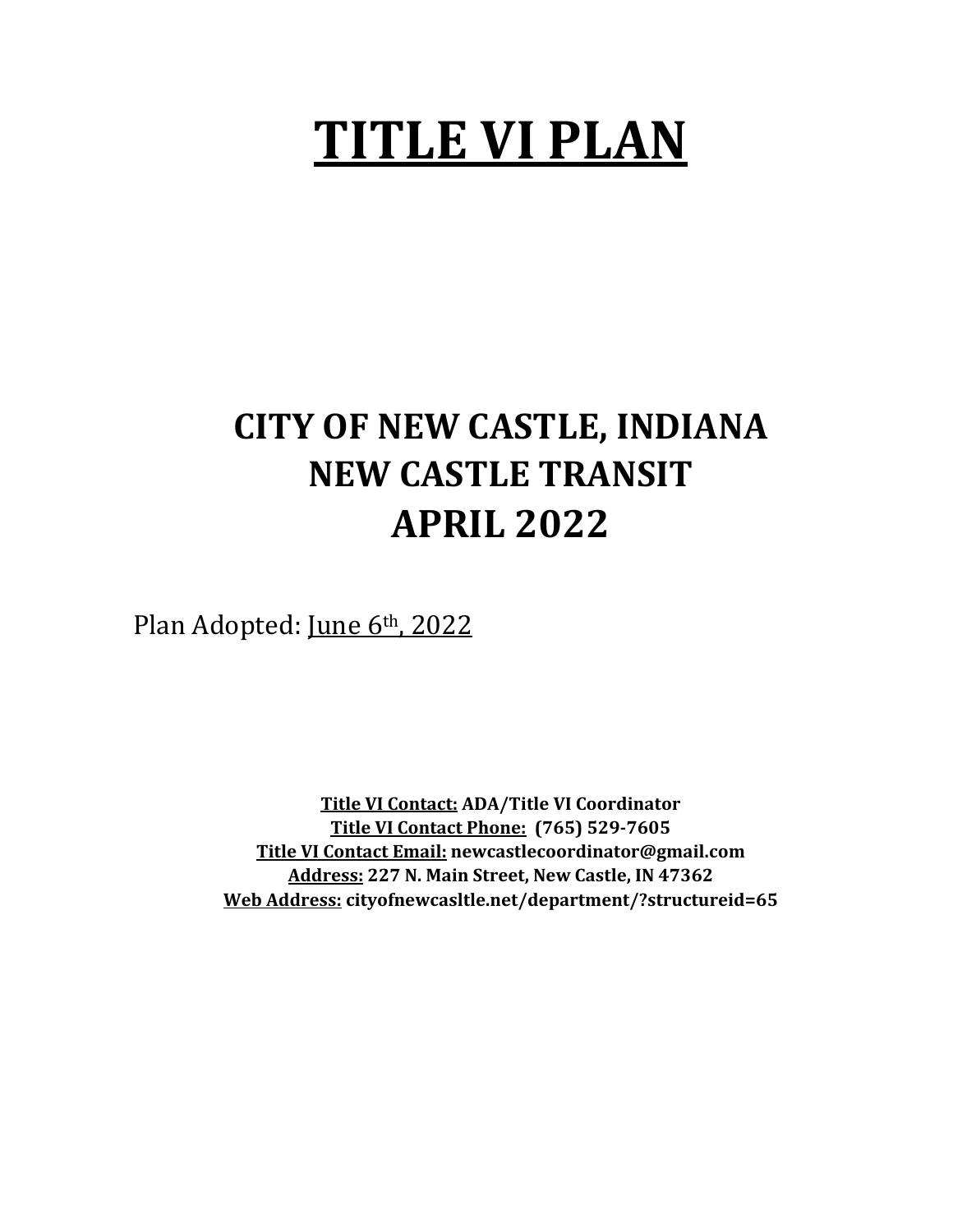## **Table of Contents**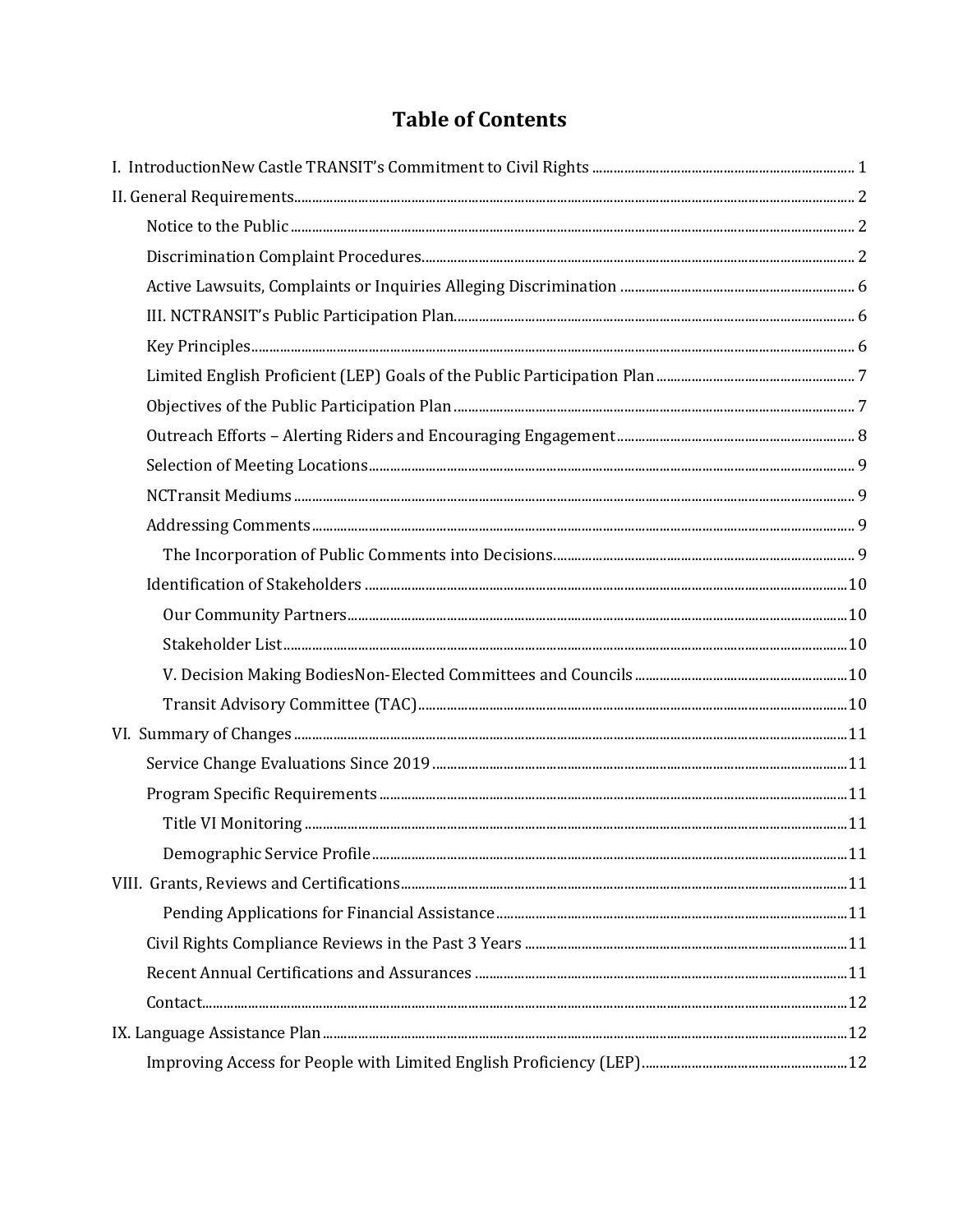| Any person or agency with Internet access will be able to access and download the plan from<br>the City of New Castle website. Alternatively, any person or agency may request a copy of the plan<br>via telephone, fax, mail, or in person, and shall be provided a copy of the plan at no cost. LEP<br>individuals may request copies of the plan in translation, which NCT ransit will provide, if feasible.<br>17 |  |
|-----------------------------------------------------------------------------------------------------------------------------------------------------------------------------------------------------------------------------------------------------------------------------------------------------------------------------------------------------------------------------------------------------------------------|--|

|--|--|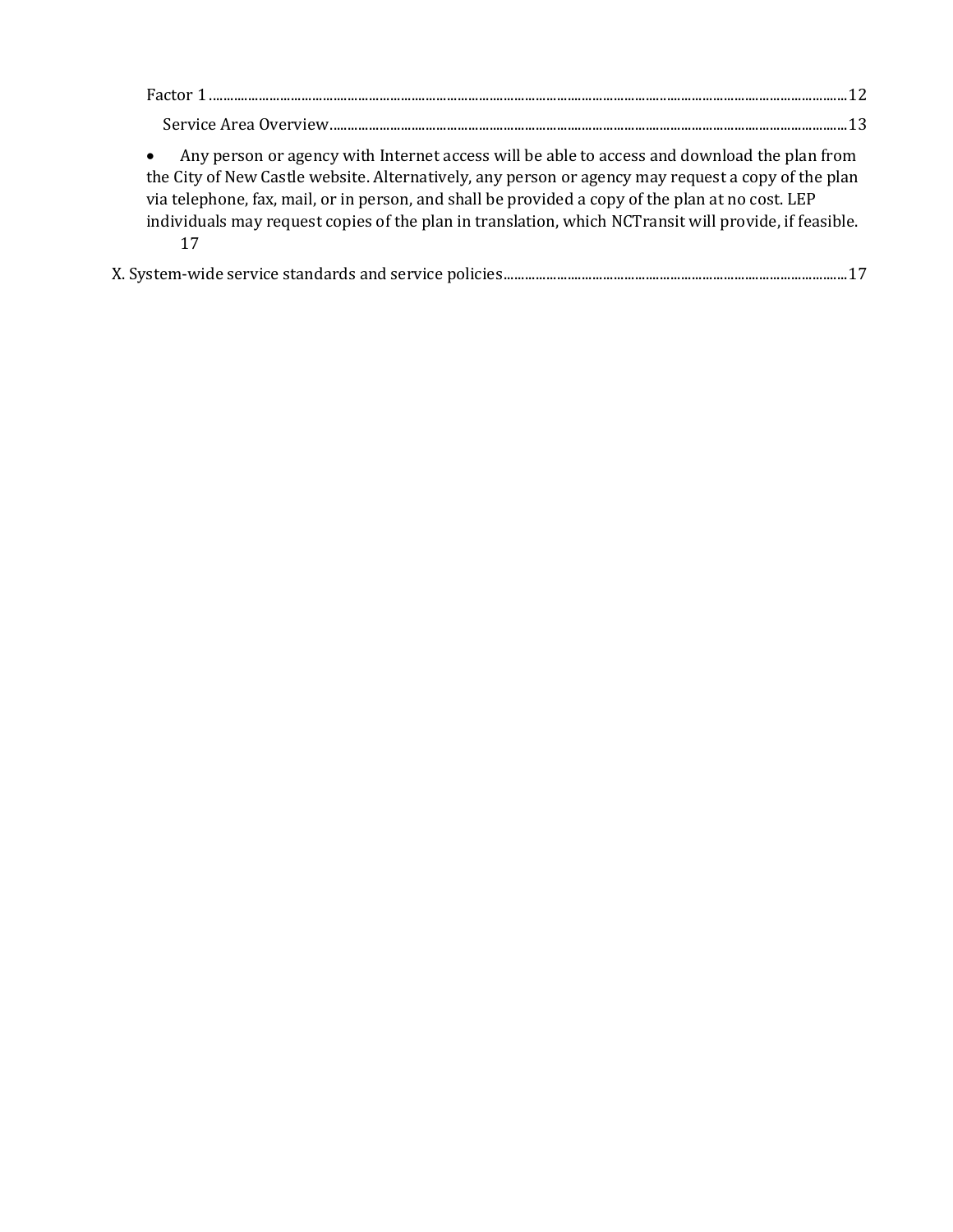## <span id="page-3-0"></span>**I. INTRODUCTIONNEW CASTLE TRANSIT'S COMMITMENT TO CIVIL RIGHTS**

This update of New Castle Transit's (NCTransit's) Title VI Program has been prepared to ensure that the level and quality of NCTransit's demand response services are provided in a nondiscriminatory manner and that the opportunity for full and fair participation is offered to NCTransit's riders and other community members. Additionally, through this program, NCTransit has examined the need for services and materials for persons for whom English is not their primary language and who have a limited ability to read, write, speak, or understand English.

While it is a matter of principle that NCTransit is committed to ensuring that no person is excluded from participation in, or denied the benefits of, or subjected to discrimination in the receipt of any of NCTransit's services on the basis of race, color, or national origin. The contents of this program have been prepared in accordance with Section 601 of Title VI of the Civil Rights Act of 1964 and Executive Order 13116 (Improving Access to Services for Persons with Limited English Proficiency) and other statutes and authorities that prohibit discrimination in any Federally assisted program or service.

Under the Civil Rights Act of 1964, and as a recipient of federal funding under the programs of the Federal Transit Administration (FTA) of the U.S. Department of Transportation (US DOT), NCTransit has an obligation to ensure that:

- The benefits of its bus services are shared equitably throughout the service area;
- The level and quality of bus services are sufficient to provide equal access to all riders in its service area;
- No one is precluded from participating in NCTransit's service planning and development process;
- Decisions regarding service changes or facility locations are made without regard to race, color, or national origin and that development and urban renewal benefitting a community as a whole not be unjustifiably purchased through the disproportionate allocation of its adverse environmental and health burdens on the community's minority population; and
- A program is in place for correcting any discrimination, whether intentional or unintentional.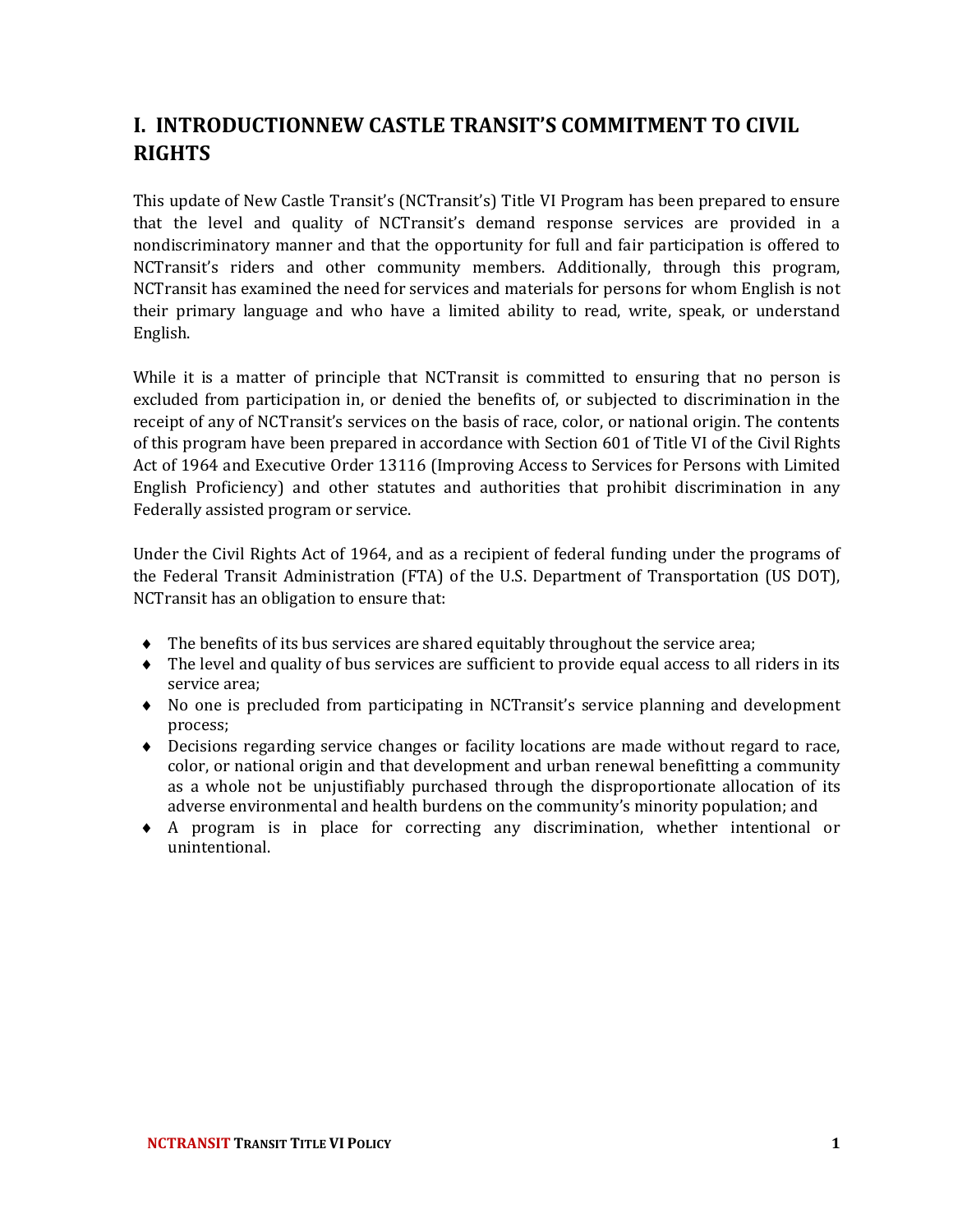## <span id="page-4-0"></span>**II. GENERAL REQUIREMENTS**

#### <span id="page-4-1"></span>**Notice to the Public**

#### *Your Civil Rights*

*City of New Castle Transit (NCTransit) operates its programs and services without regard to race, color, or national origin, in accordance with Title VI of the Civil Rights Act and other statutes and authorities that prohibit discrimination in Federally assisted programs and activities. Any person who believes they have been aggrieved by any unlawful discriminatory practice under Title IV may file a complaint with NCT*ransit*. For more information on NCT*ransit*'s civil rights program and the procedures to file a complaint, please contact* (765) 529-7605*; email* newcastlecoordinator@gmail.com; *or visit our administrative office at* 227 N. Main Street *from* 8am – 4pm Monday-Friday*. A complaint may also be filed directly with the FTA, Office of Civil Rights, 1200 New Jersey Avenue SE, Washington DC 20590. For more information about NCTransit programs and services, visit https://www.cityofnewcastle.net/department/?structureid=74. If information is needed in another language, please contact NCTransit at (765)529-8113.*

#### <span id="page-4-2"></span>**Discrimination Complaint Procedures**

NCTransit has established a process for riders to file a complaint under Title VI. Any person who believes that she or he has been discriminated against on the basis of race, color, or national origin by NCTransit may file a Title IV complaint by completing and submitting the agency's Title VI Complaint form, available at our administrative offices at 227 N. Main Street, New Castle, Indiana, 47362, or on our website at: cityofnewcastle.net/department/?structureid=65.

NCTransit will notify INDOT of all formal complaints within five business days of receiving the complaint.

#### **External Complaint of Discrimination form and instructions:**

If you believe that you have received discriminatory treatment by NCTransit on the basis of race, color, or national origin you have the right to file a complaint with the **City of New Castle ADA/Title VI Coordinator, FTA's Office of Civil Rights, or Transportation Director Douglas Sloan.**

#### **Methods of filing a complaint:**

Complete the Complaint Form, and send it to:

ADA/Title VI Coordinator 227 N. Main St., New Castle, IN 47362 newcastlecoordinator@gmail.com

**NCTRANSIT TITLE VI POLICY 2**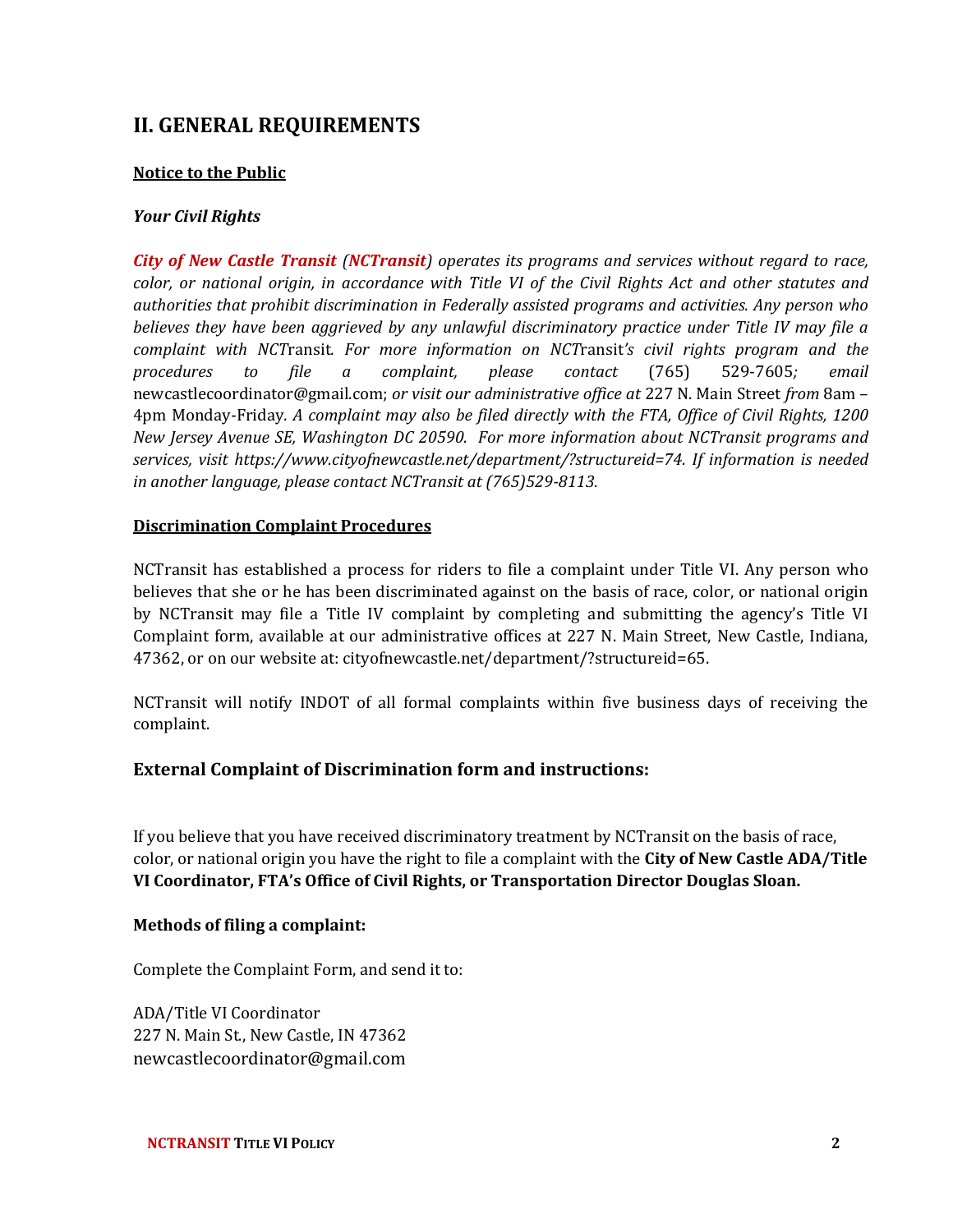Verbal complaints are accepted and transcribed by the ADA/Title VI Coordinator.To make a verbal complaint, call (765) 529-7605 and ask for Unknown.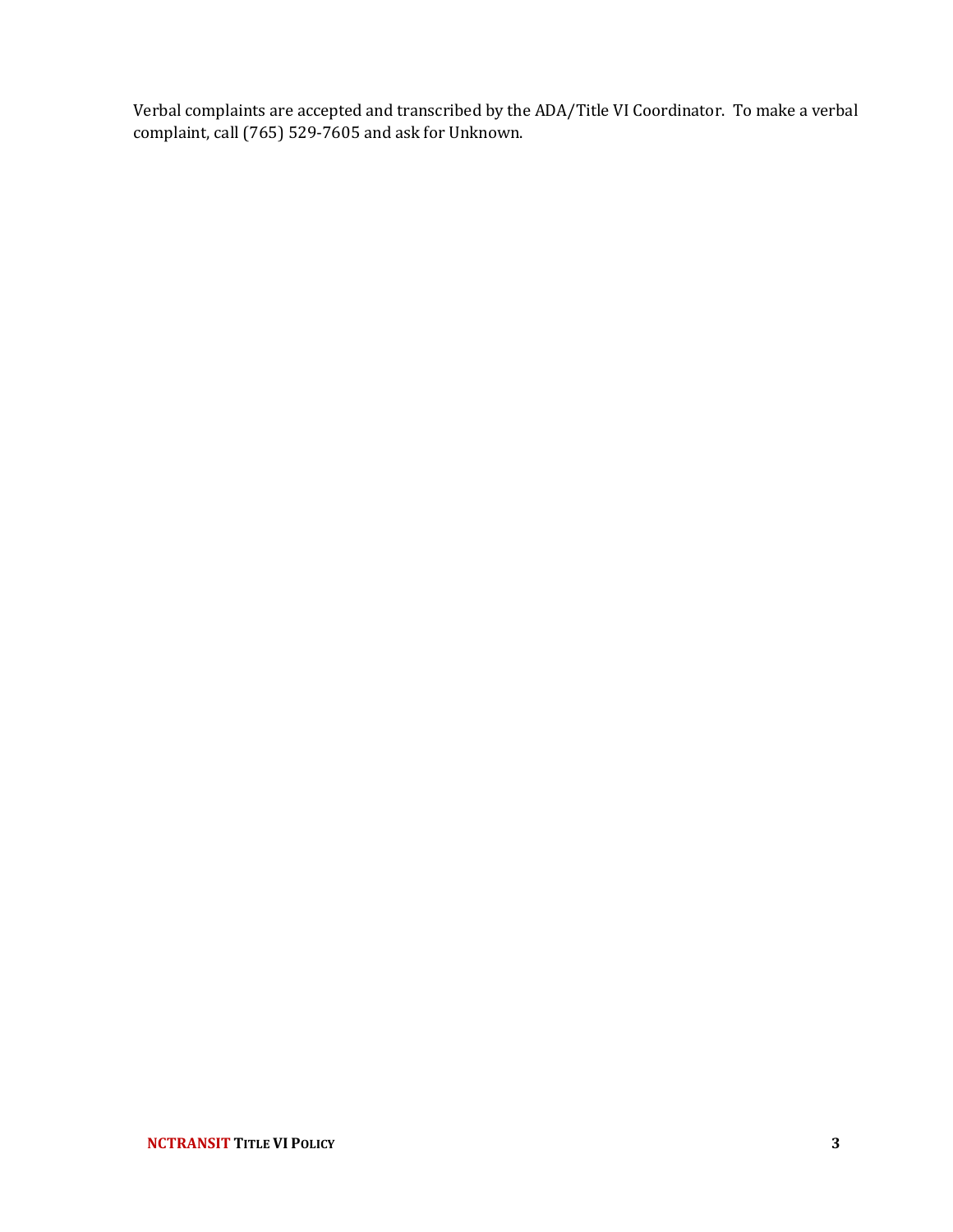## **Discrimination Complaint Form Title VI and ADA**

| <b>Section I:</b>                                                                            |                   |               |       |            |  |
|----------------------------------------------------------------------------------------------|-------------------|---------------|-------|------------|--|
| Name:                                                                                        |                   |               |       |            |  |
| Address:                                                                                     |                   |               |       |            |  |
| Telephone (Home):                                                                            | Telephone (Work): |               |       |            |  |
| <b>Electronic Mail Address:</b>                                                              |                   |               |       |            |  |
| Accessible Format Requirements?                                                              | Large Print       |               |       | Audio Tape |  |
|                                                                                              | <b>TDD</b>        |               | Other |            |  |
| <b>Section II:</b>                                                                           |                   |               |       |            |  |
| Are you filing this complaint on your own behalf?                                            |                   | $\Box$ Yes*   |       | No         |  |
| *If you answered "yes" to this question, go to Section III.                                  |                   |               |       |            |  |
| If not, please supply the name and relationship                                              |                   |               |       |            |  |
| of the person for whom you are complaining.                                                  |                   |               |       |            |  |
|                                                                                              |                   |               |       |            |  |
| Please explain why you have filed for a third party:                                         |                   |               |       |            |  |
| Please confirm that you have obtained the permission of the                                  |                   | $\square$ Yes |       | $\Box$ No  |  |
| aggrieved party if you are filing on behalf of a third party.                                |                   |               |       |            |  |
| <b>Section III:</b>                                                                          |                   |               |       |            |  |
| I believe the discrimination I experienced was based on (check all that apply):              |                   |               |       |            |  |
|                                                                                              |                   |               |       |            |  |
| $\Box$ Race<br>$\Box$ Color<br>$\Box$ National Origin<br>□ Disability                        |                   |               |       |            |  |
|                                                                                              |                   |               |       |            |  |
| Date of Alleged Discrimination (Month, Day, Year):                                           |                   |               |       |            |  |
| Explain as clearly as possible what happened and why you believe you were discriminated      |                   |               |       |            |  |
| against. Describe all persons who were involved. Include the name and contact information of |                   |               |       |            |  |
| the person(s) who discriminated against you (if known) as well as names and contact          |                   |               |       |            |  |
| information of any witnesses. If more space is needed, please use the back of this form.     |                   |               |       |            |  |
|                                                                                              |                   |               |       |            |  |
|                                                                                              |                   |               |       |            |  |
|                                                                                              |                   |               |       |            |  |
|                                                                                              |                   |               |       |            |  |
|                                                                                              |                   |               |       |            |  |
| <b>Section IV:</b>                                                                           |                   |               |       |            |  |
| Have you previously filed a Discrimination Complaint with this                               |                   |               |       |            |  |
| agency?                                                                                      |                   | $\Box$ Yes    |       | $\Box$ No  |  |
|                                                                                              |                   |               |       |            |  |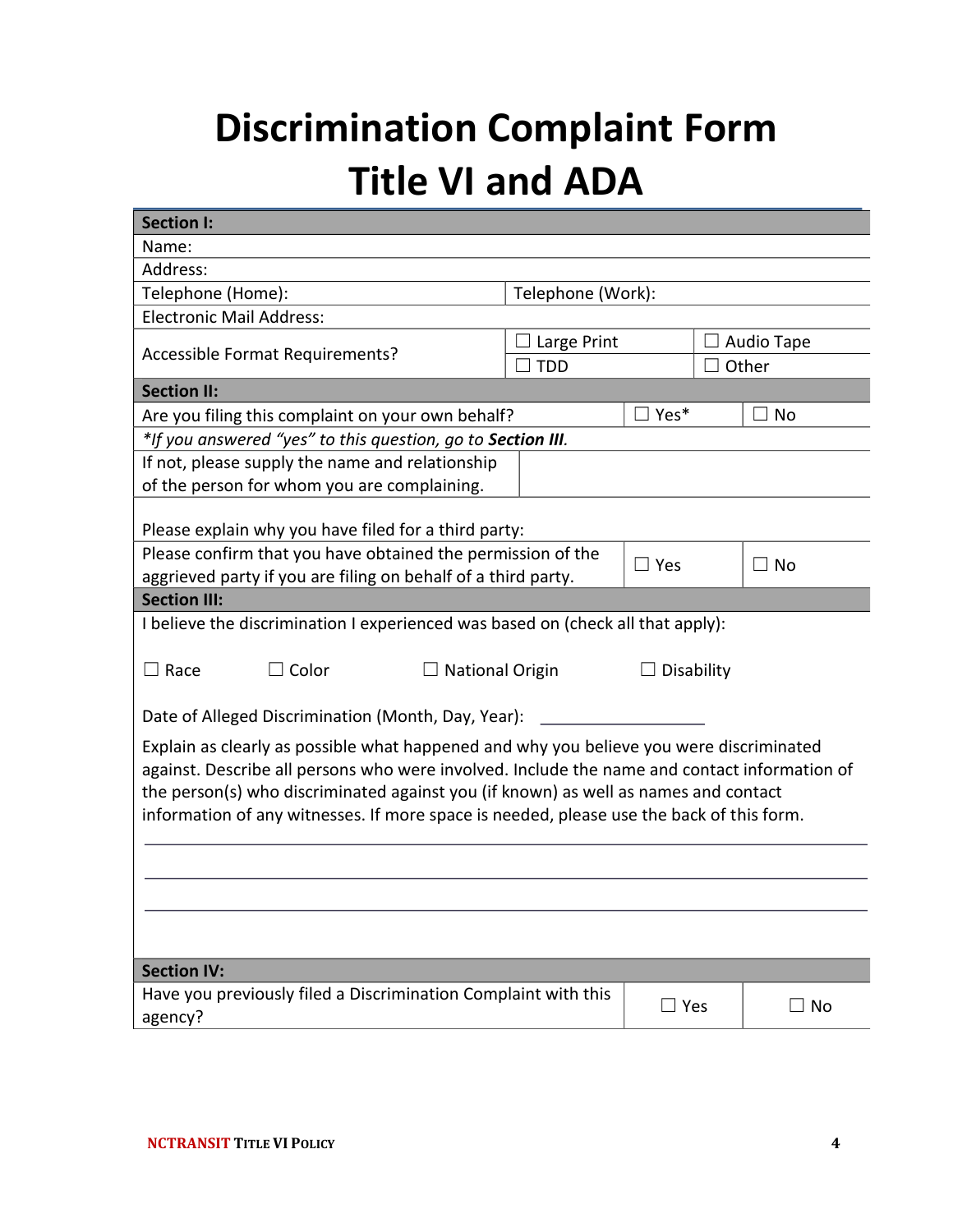NCTransit investigates complaints received no more than 180 days after the alleged incident. NCTransit will process complaints that are complete. Once the complaint is received, NCTransit will review it and the complainant will receive an acknowledgement letter informing them whether the complaint will be investigated by NCTransit and ADA/Title VI Coordinator.

NCTransit has up to thirty days to investigate the complaint. If more information is needed to resolve the case, the ADA Coordinator or NCTRANSIT may contact the complainant. The complainant has thirty days from the date of the letter to send requested information to the investigator assigned to the case.

- (1) Complaints must be in writing and signed by the complainant(s) and must include the complainant(s) name, address and phone number. The ADA/Title VI contact person will assist the complainant with documenting the issues if necessary.
- (2) Allegations received by fax or e-mail will be acknowledged and processed, once the identity of the complainant(s) and the intent to proceed with the complaint have been established. For this, the complainant is required to mail a signed, original copy of the fax or email transmittal for the complaint to be processed.
- (3) Allegations received by telephone will be reduced to writing and provided to the complainant for confirmation or revision before processing. A complaint form will be forwarded to the complainant for him/her to complete, sign and return for processing.

If NCTransit's investigator is not contacted by the complainant or does not receive the additional information within sixty days, NCTransit can administratively close the case. A case can be administratively closed also if the complainant no longer wishes to pursue their case.

After the investigator reviews the complaint, one of two letters will be issued to the complainant: a closure letter or a letter of finding (LOF). A closure letter summarizes the allegations and states that there was not a Title VI violation and that the case will be closed.

A LOF summarizes the allegations and the interviews regarding the alleged incident, and explains whether any disciplinary action, additional training of the staff member, or other action will occur. If the complainant wishes to appeal the decision, she/he has ten days after the date of the letter or the LOF to do so.

A person may also file a complaint directly with the Federal Transit Administration, at: Federal Transit Administration Office of Civil Rights 1200 New Jersey Avenue SE Washington, DC 20590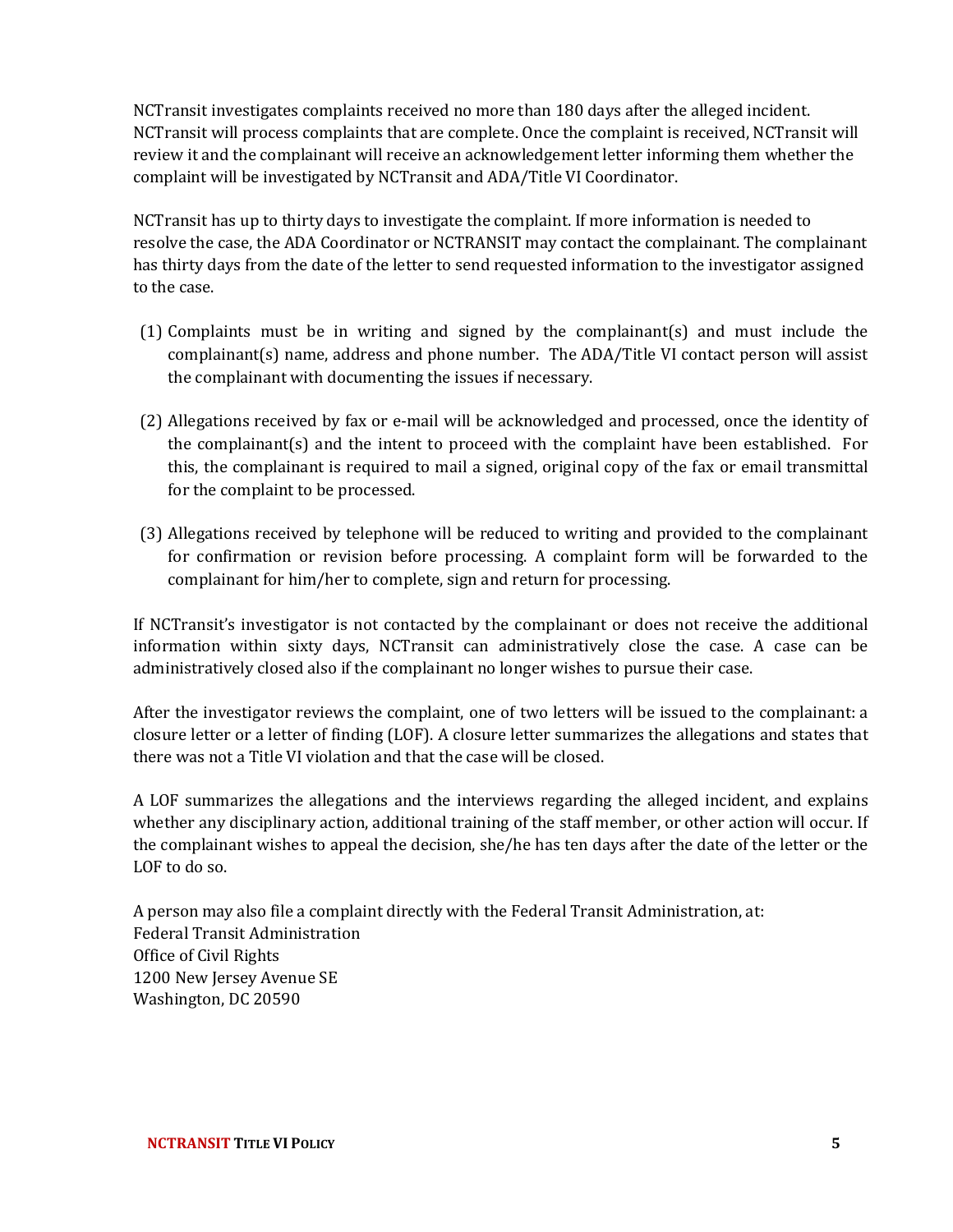#### <span id="page-8-0"></span>**Active Lawsuits, Complaints or Inquiries Alleging Discrimination**

NCTransit maintains a list of active investigations conducted by FTA and entities other than FTA, including lawsuits and complaints naming NCTransit that allege discrimination on the basis of race, color, or national origin. This list includes the date that the transit-related Title VI investigation, lawsuit or complaint was filed; a summary of the allegation(s); the status of the investigation, lawsuit or complaint, and actions taken by NCTransit in response, or final findings related to the investigation, lawsuit, or complaint.

As of the writing of this program, there are 0 complaints pending which allege discrimination on the grounds of race, color, or national origin, or any other form of discrimination.

|                                     |      | д.<br>ັ<br>ີ                |               |           |
|-------------------------------------|------|-----------------------------|---------------|-----------|
| Type<br>(Investigation,<br>Lawsuit, |      |                             |               | Action(s) |
| Complaint)                          | Date | <b>Summary of Complaint</b> | <b>Status</b> | Taken     |
|                                     |      |                             |               |           |
|                                     |      |                             |               |           |
|                                     |      |                             |               |           |
|                                     |      |                             |               |           |
|                                     |      |                             |               |           |
|                                     |      |                             |               |           |

**Active Lawsuits, Complaints or Inquiries Alleging Discrimination** 

#### <span id="page-8-2"></span><span id="page-8-1"></span>**III. NCTRANSIT's Public Participation Plan Key Principles**

NCTransit's Public Participation Plan (PPP) has been prepared to ensure that no one is precluded from participating in NCTransit's service planning and development process. It ensures that:

- Potentially affected community members will have an appropriate opportunity to participate in decisions about a proposed activity that will affect their environment and/or health;
- The public's contribution can and will influence NCT ransit's decision making;
- The concerns of all participants involved will be considered in the decision-making process; and,
- NCTransit will seek out and facilitate the involvement of those potentially affected.

Through an open public process, NCTransit has developed a public participation plan to encourage and guide public involvement efforts and enhance access to NCTransit's transportation decisionmaking process by minority and Limited English Proficient (LEP) populations. The public participation plan describes the overall goals, guiding principles and outreach methods that NCTransit uses to reach its riders.

LEP refers to persons for whom English is not their primary language and who have a limited ability to read, write, speak, or understand English. It includes people who reported to the U.S. Census that they speak English less than very well, not well, or not at all.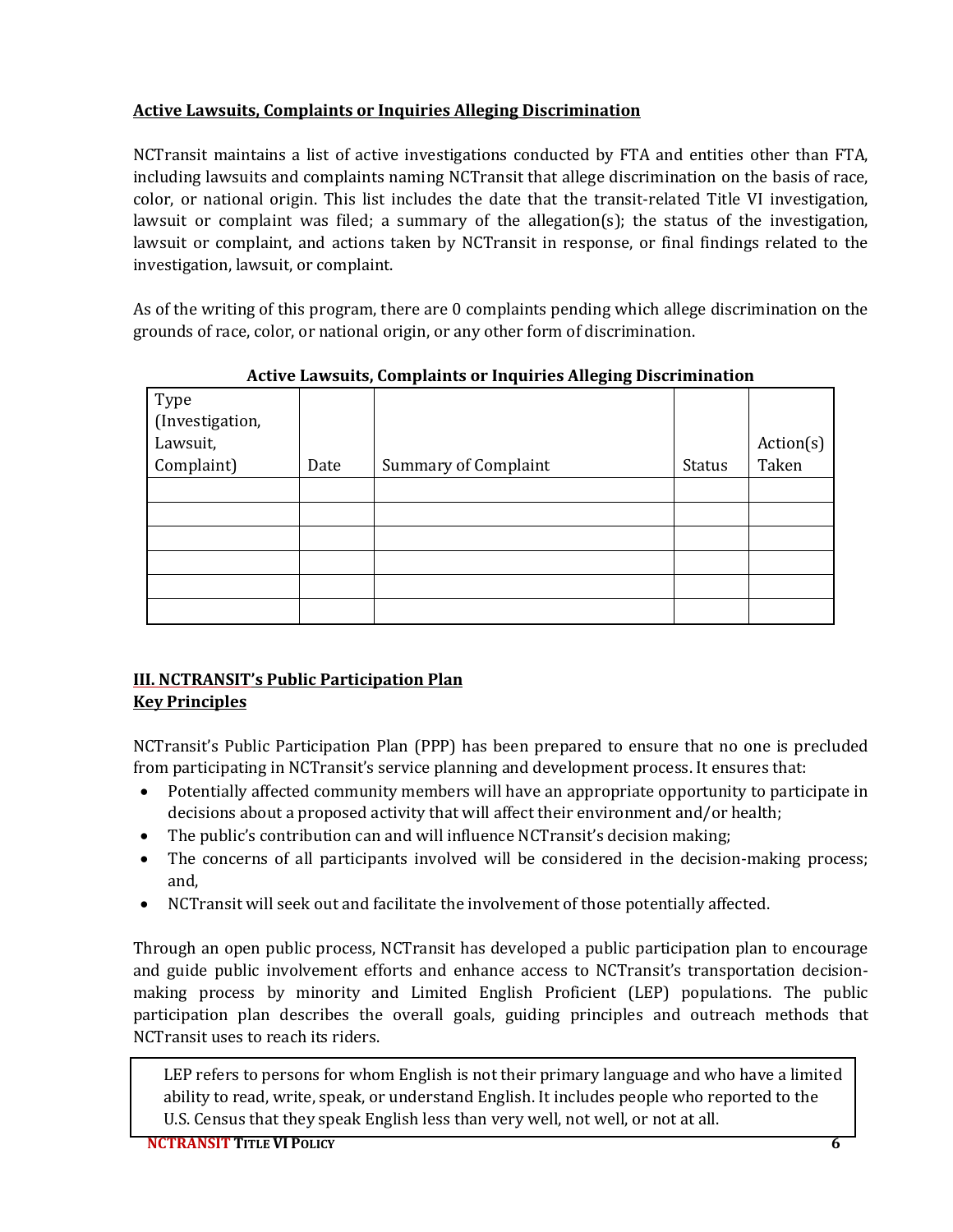#### <span id="page-9-0"></span>**Limited English Proficient (LEP) Goals of the Public Participation Plan**

The overarching goals of NCTransit's PPP include:

- Clarity in Potential for Influence The process clearly identifies and communicates where and how participants can have influence and direct impact on decision making.
- Consistent Commitment NCTransit communicates regularly, develops trust with riders and our community and builds community capacity to provide public input.
- Diversity Participants represent a range of socioeconomic, ethnic and cultural perspectives, with representative participants including residents from low-income neighborhoods, ethnic communities and residents with Limited English Proficiency
- Accessibility Every reasonable effort is made to ensure that opportunities to participate are physically, geographically, temporally, linguistically, and culturally accessible.
- Relevance Issues are framed in such a way that the significance and potential effect is understood by participants.
- Participant Satisfaction People who take the time to participate feel it is worth the effort to join the discussion and provide feedback.
- Partnerships NCTransit develops and maintains partnerships with communities through the methods described in its public participation plan.
- Quality Input and Participation Aim to have comments received by NCTransit which are useful, relevant and constructive, contributing to better plans, projects, strategies and decisions.

#### <span id="page-9-1"></span>**Objectives of the Public Participation Plan**

NCTransit's Public Participation Plan is based on the following principles:

- Flexibility The engagement process will accommodate participation in a variety of ways and be adjusted as needed.
- Inclusiveness NCTransit will proactively reach out to and engage low income, minority and LEP populations from the NCTransit service area.
- Respect All feedback will be given careful and respectful consideration.
- Proactive and Timeliness Participation methods will allow for early involvement and be ongoing.
- Clear, Focused and Understandable Participation methods will have a clear purpose and use for the input, and will be described in language that is easy to understand.
- Honest and Transparent Information provided will be accurate, trustworthy and complete.
- Responsiveness NCTransit will respond and incorporate appropriate public comments into transportation decisions.
- Accessibility Meetings will be held in locations which are fully accessible and welcoming to all area residents, including, but not limited to, low-income and minority members of the public and in locations relevant to the topics being presented and discussed.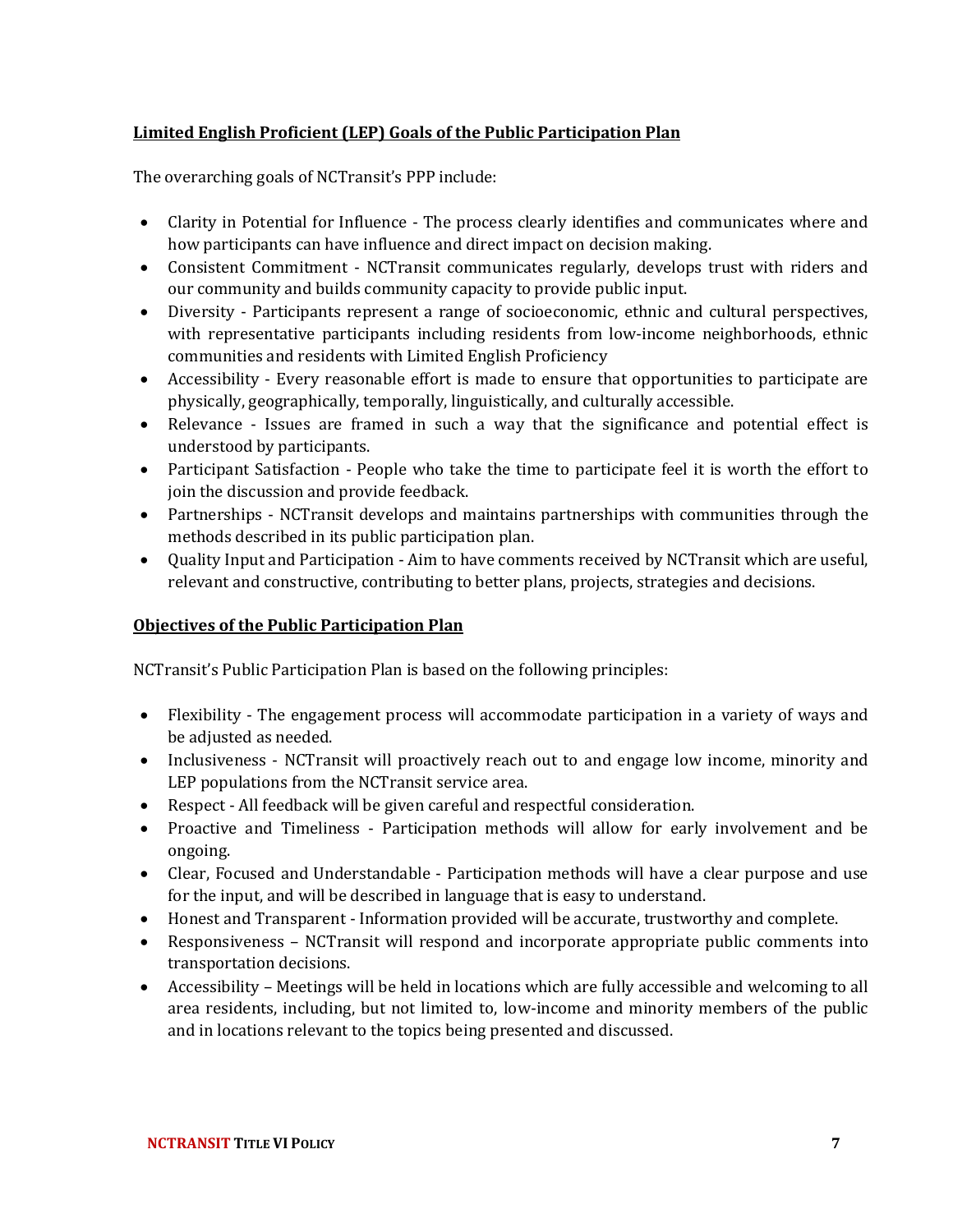NCTransit will use its public participation plan when considering all fare changes, major modifications to routes and schedules, and other transit planning projects when:

- A fare increase/decrease or significant change in the method of fare payment is being considered;
- Advance reservation policy is reduced or increased;
- Area for deviating to pick up passengers is changed;
- A new route is established;
- An existing route is proposed for elimination;
- Considering the total discontinuance of service on any line or group of lines on any given day when service is currently offered;
- Any system-wide change in service hours that exceeds (plus or minus) 10% of current total service hours;
- Routing on any given route or group of routes that affects more than 25% of the riders using the affected route(s); or
- Schedules are changed on any given route or group of routes that reduces the total number of one-way bus trips by more than 25% of the current number of bus trips.
- For minor schedule and service changes not rising to the level of those above, NCTransit will post service change notices on appropriate buses and stops (60) sixty days in advance of the change date.

### <span id="page-10-0"></span>IV. NCTRANSIT's Public Participation Process **Outreach Efforts – Alerting Riders and Encouraging Engagement**

NCTransit's PPP includes many mediums extending beyond the traditional approach which relied on legal notices and intermittent media coverage. While NCTransit maintains these elements to its outreach program along with traditional seat-drop flyers, NCTransit has availed itself of the communication methods more widely used by members of our community and riders.

While there may be minor variation in the outreach process from time-to-time, the outline below provides the general steps for engaging riders in the decision-making process using a fare or service change as an example.

- 1. A service/fare change proposal is developed internally or as a result of public comment;
- 2. An internal review by the appropriate committees is conducted by the City of New Castle Board of Public Works and Safety;
- 3. Proposals are reviewed by NCTransit's Transit Advisory Committee ("TAC");
- 4. A Title VI review of the proposal is conducted;
- 5. Public outreach venues, dates and times are determined with consideration of the proposed changes and their impact on specific locations/populations within the NCTransit service area;
- 6. Bilingual public outreach materials and a program are developed as needed based on current Census American Community Survey data and meeting the Safe Harbor Threshold. Currently, City of New Castle does not meet this threshold;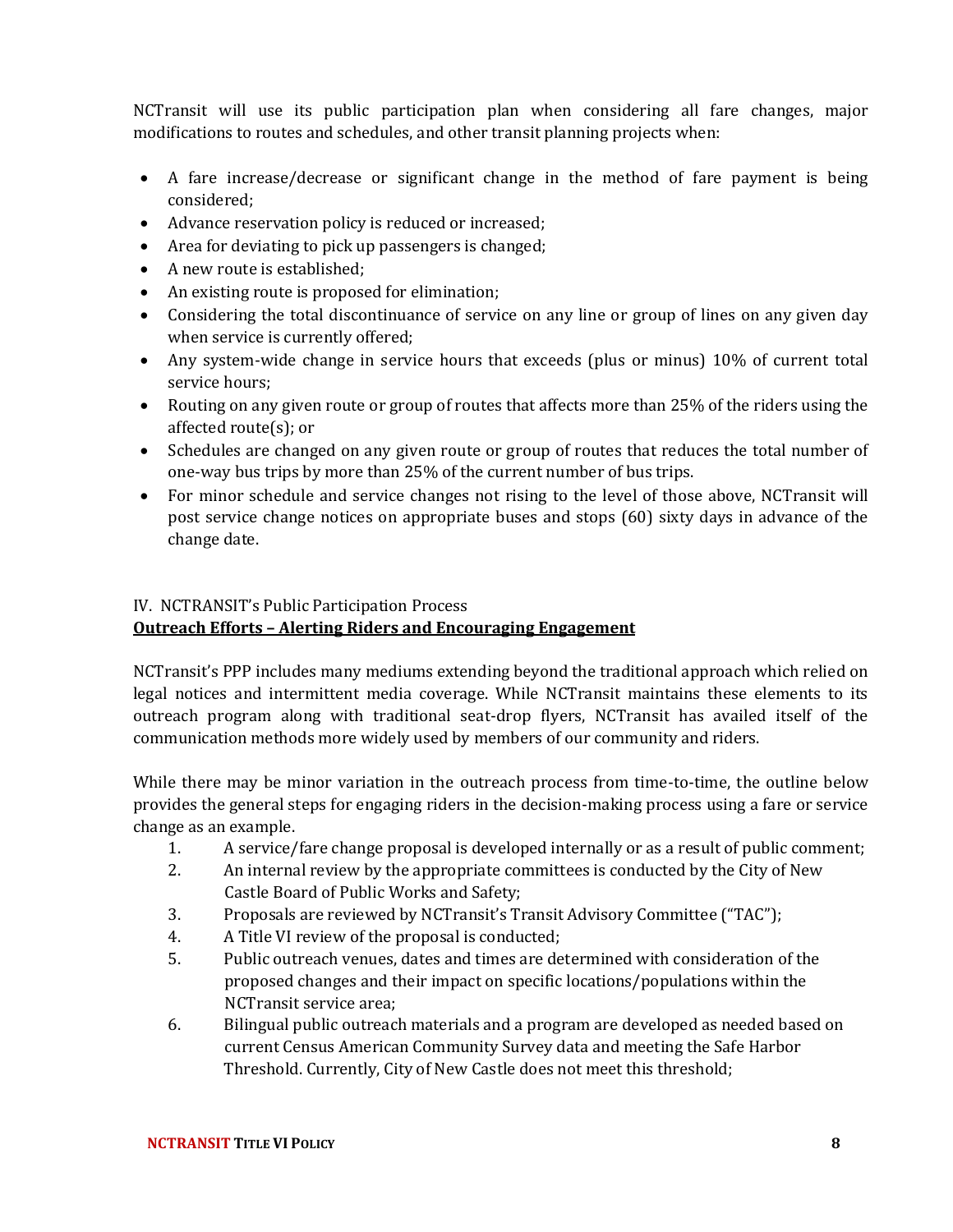- 7. Outreach in advance of public information sessions is released (using tool-box of mediums listed below);
	- 1. Local radio station(s)
	- 2. The public comment periods
	- 3. NCTransit TAC Board is presented a summary detailing the outcome of the public participation process along with staff recommendations;
	- 4. The final service/fare change date is set;
	- 5. Outreach is conducted in advance of any service or fare change;
	- 6. Website updated in advance of the proposed change.

#### <span id="page-11-0"></span>**Selection of Meeting Locations**

When determining locations and schedules for public meetings, NCTransit will:

- Schedule meetings at times and locations that are convenient and accessible for minority and LEP communities;
- Employ different meeting sizes and formats including town hall type meeting formats;
- Coordinate with community organizations, educational institutions, and other organizations to implement public engagement strategies that reach out specifically to members of affected minority and/or LEP communities;
- Consider radio or newspaper ads that serve LEP populations;
- Ensure that transportation is available to and from the meeting if requested;
- Provide opportunities for public participation through means other than written communication, such as one-on-one interviews or use of audio or video recording devices to capture oral comments.

#### <span id="page-11-1"></span>**NCTransit Mediums**

- Print Newspapers and other periodicals
- Outdoor Advertising on-board buses (interior and exterior) and in bus shelters
- Website City of New Castle has assembled a comprehensive website
- Web-Based Feedback (Report It, Shout It, Suggest It, How Are We Doing, and Tell Us Your Story).
- Social Media NCT ransit has used Facebook since 2018 to help engage community
- Radio (if available and appropriate)
- Seat Drops, On-board Flyers NCTransit regularly uses seat drops and flyers to provide riders with details of service changes and schedules of public meetings and hearings.
- Public Information Sessions
- Public Hearings
- Legal Notices

#### <span id="page-11-2"></span>**Addressing Comments**

#### <span id="page-11-3"></span>*The Incorporation of Public Comments into Decisions*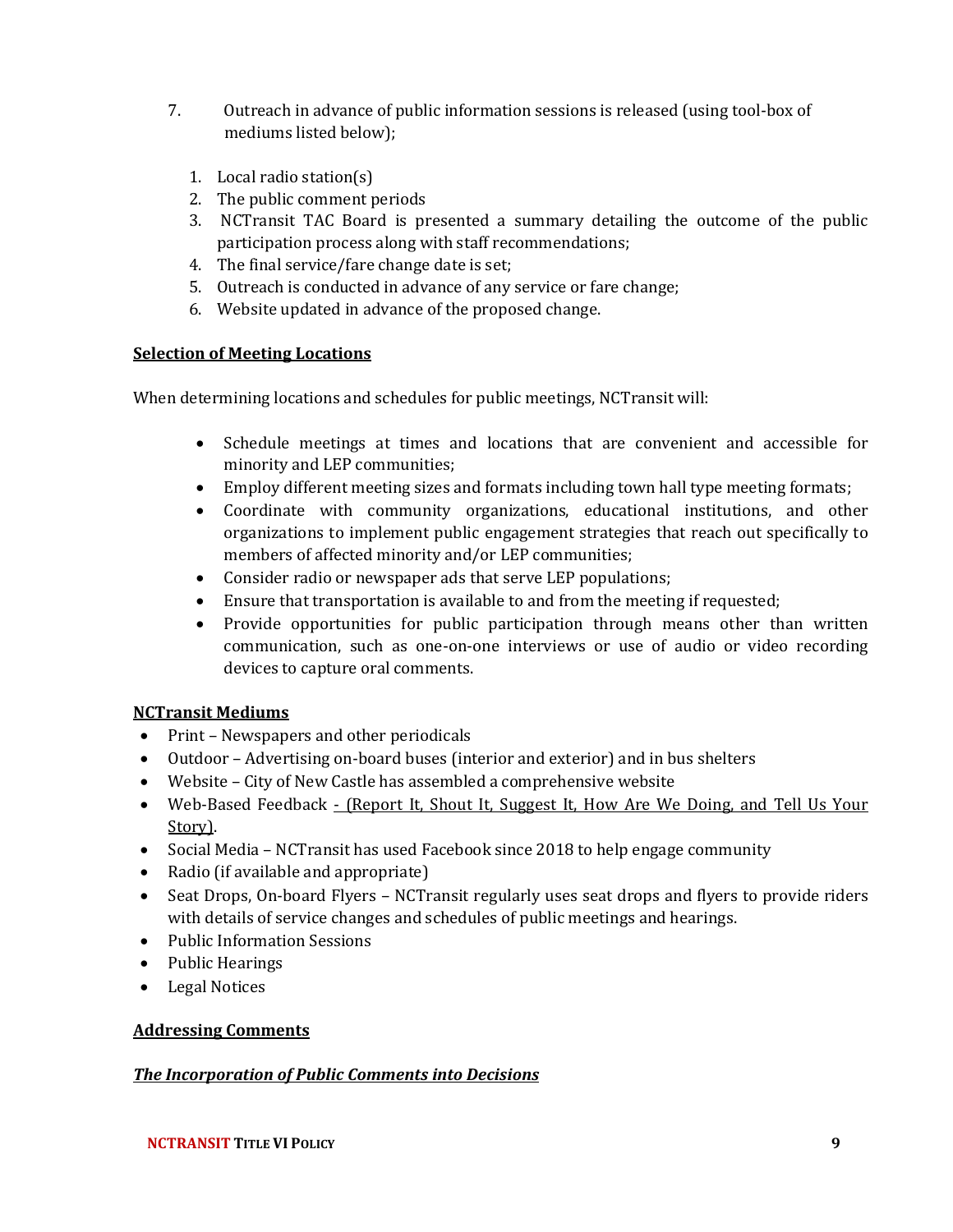All comments received through the public participation plan are given careful, thoughtful consideration. Because there are a number of different ways riders or members of the community can comment on proposed service or fare changes such as mail, email, social media, public meetings and others, all comments are assembled into a single document for presentation to the NCTransit Board of Public Works for consideration.

#### <span id="page-12-0"></span>**Identification of Stakeholders**

#### <span id="page-12-1"></span>*Our Community Partners*

Stakeholders are those who are either directly or indirectly affected by a plan, or the recommendations of the plan. Those who may be adversely affected, or who may be denied benefits of a plan's recommendation(s), are of particular interest in the identification of specific stakeholders. Stakeholders can come from a number of groups including general citizens/residents, minority and low-income persons, public agencies, and private organizations and businesses. While stakeholders may vary based on the plan or program being considered, NCTransit has assembled a listing of stakeholders with whom we regularly communicate through public media. A complete list of NCTransit's community stakeholders can be obtained by contacting NCTransit.

#### <span id="page-12-2"></span>*Stakeholder List*

Any community organization or person can be added to the NCTransit stakeholder list and receive regular communications regarding service changes by contacting the NCTransit administrative office at (765) 521-6847. Local organizations and businesses can also request that a speaker from NCTransit attend their regular meeting at the same number or by email to doug-sloan@cityofnewcastle.net.

#### <span id="page-12-3"></span>*V. Decision Making BodiesNon-Elected Committees and Councils*

At NCTransit, decisions regarding policy, service changes, fares, capital programming and facility locations are made by City of New Castle Board of Public Works and Safety. The Board of Public Works and Safety is composed of 3 members representing the City of New Castle. The Transit Advisory Committee (TAC) hold ongoing meetings to help to guide decisions regarding routes, schedules, and other topics important to the community and our riders. Meetings of the City of New Castle Board of Public Works and the Transit Advisory Committee are always open to the public, and are held at City Hall, 227 N. Main Street, New Castle, Indiana, 47362.

#### <span id="page-12-4"></span>*Transit Advisory Committee (TAC)*

This committee is open to the public and comprised of passengers representing various bus routes. At the quarterly meetings, members discuss all aspects of NCTransit's services from the perspective of the public. This group offers an invaluable service to NCTransit. Membership is voluntary and it changes from time to time. Presently there are 5 members.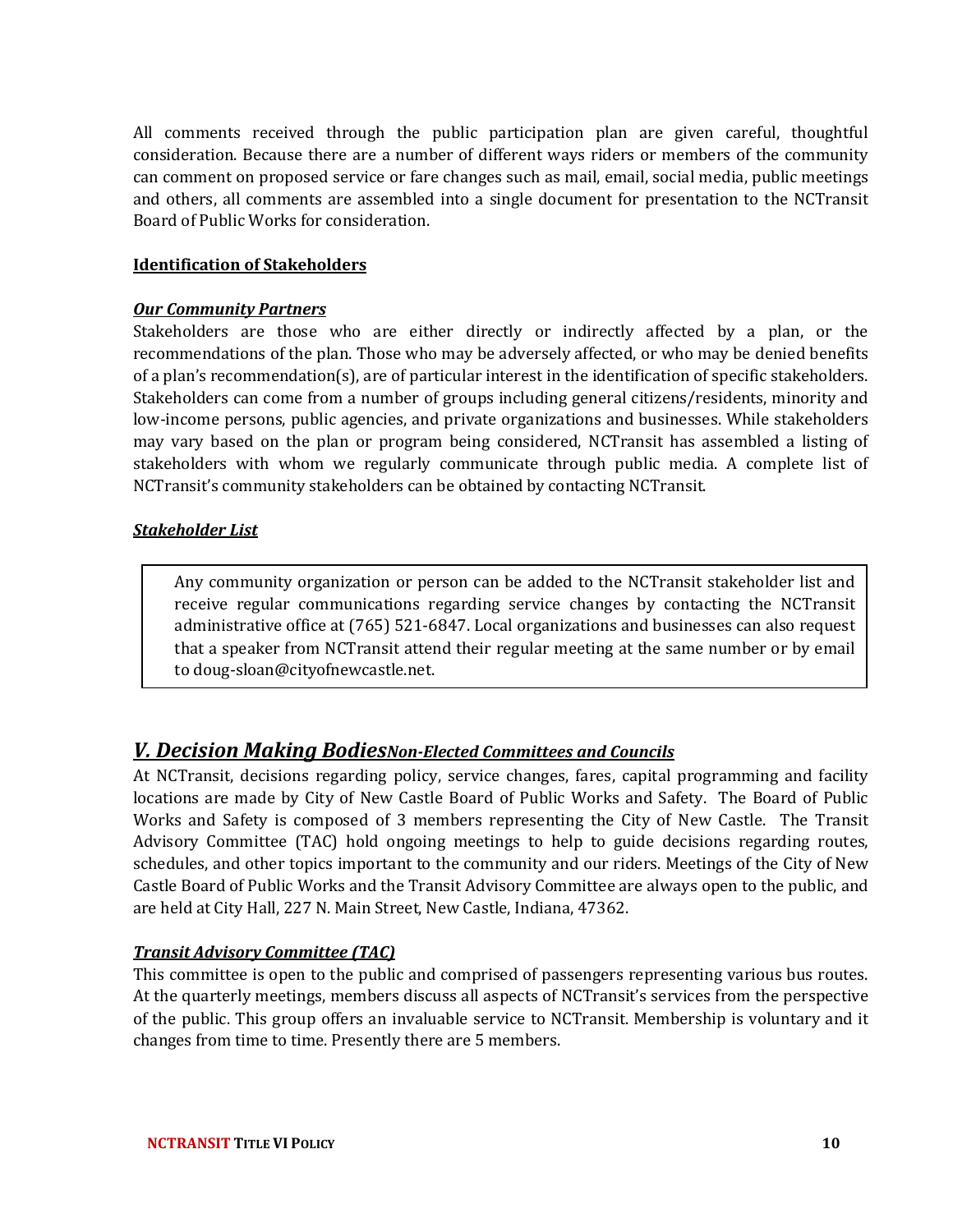| <b>Body</b>                          | Caucasian | African<br>American | <b>Hispanic</b> | Asian | Race 4 | Race 5 |
|--------------------------------------|-----------|---------------------|-----------------|-------|--------|--------|
| <b>Transit Advisory</b><br>Committee |           |                     |                 |       |        |        |

## <span id="page-13-0"></span>**VI. SUMMARY OF CHANGES**

#### <span id="page-13-1"></span>**Service Change Evaluations Since 2019**

Since **NCTRANSIT**'s 2008 Title VI Plan Submission there has been **1change** in **NCTRANSIT**'s fare structure. There have been 1 service change to convert the fixed route service to deviated route service.

These changes, the associated outreach and Title VI determination and **NCTRANSIT** Board Approval are available by contacting **NCTRANSIT**.

#### <span id="page-13-2"></span>**Program Specific Requirements**

#### <span id="page-13-3"></span>*Title VI Monitoring* (from the last Title VI Plan)

The results of the ongoing monitoring of service standards as defined in the **NCTRANSIT**'s the 2019 program can be obtained by contacting **Doug Sloan, Transportation Director**.

#### <span id="page-13-4"></span>*Demographic Service Profile*

Because NCTransit operates fewer than 50 buses in peak service, a demographic service profile was not prepared for this plan update.

#### <span id="page-13-5"></span>**VIII. GRANTS, REVIEWS AND CERTIFICATIONS**

#### <span id="page-13-6"></span>*Pending Applications for Financial Assistance*

The City of New Castle applies annually for Section 5311, Rural Public Transportation and as needed for Section 5339 Facilities and Capital Equipment grants. The City uses the federal funding to support the **NCTRANSIT.**

#### <span id="page-13-7"></span>**Civil Rights Compliance Reviews in the Past 3 Years**

NCTransit has not been the subject of any such reviews since its 2019 submission

#### <span id="page-13-8"></span>**Recent Annual Certifications and Assurances**

NCTransit executed its most recent Certifications and Assurances to the FTA in [month, year] and is in the process of executing [2014 or year] certifications and assurances.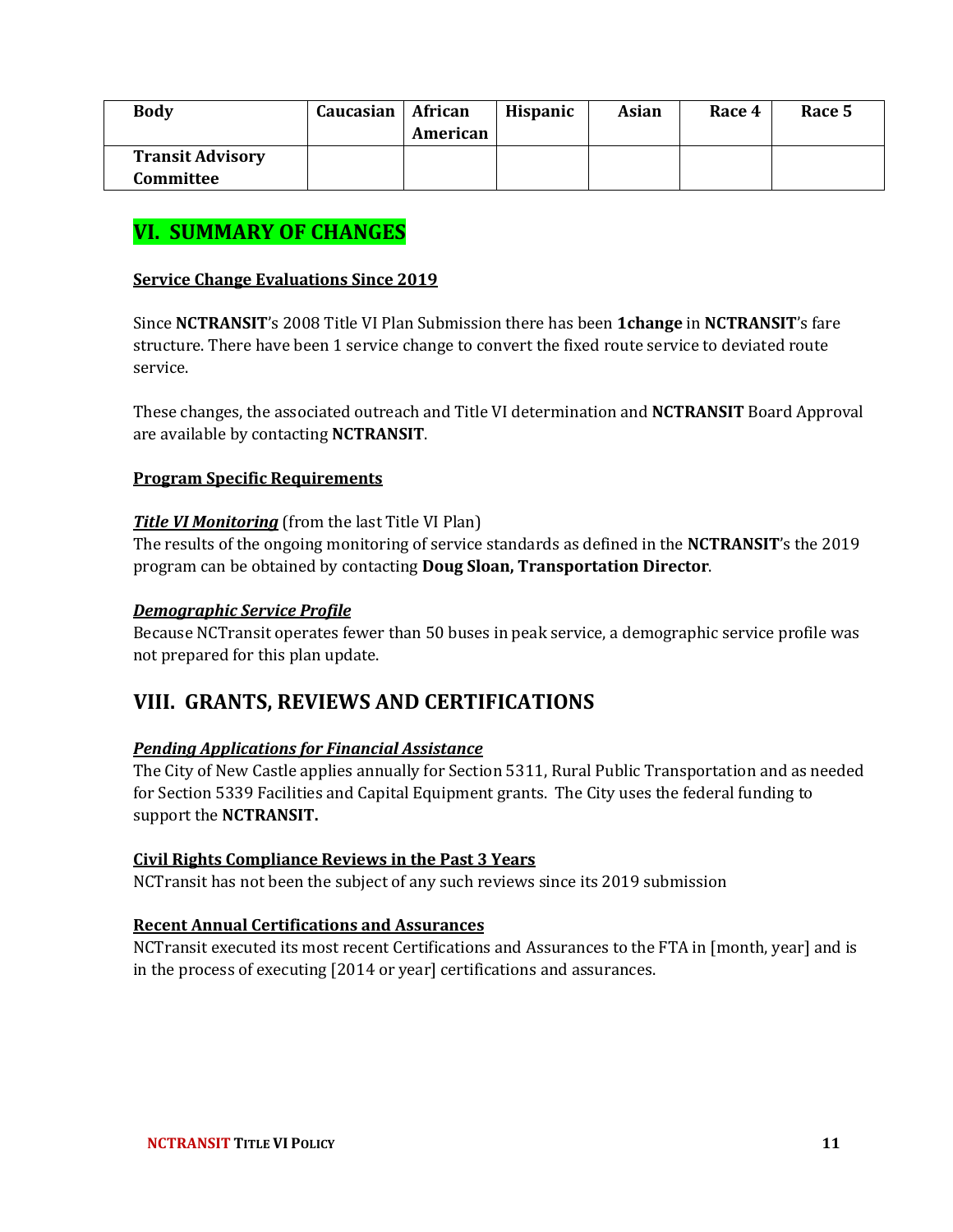#### <span id="page-14-0"></span>**Contact**

For additional information on the NCTransit Title VI Plan, or its efforts to comply with the Civil Rights Act of 1964 or Executive Order 13166 Improving Access to Services for Persons with Limited English Proficiency, please contact:

**ADA/Title VI Coordinator City of New Castle (765) 529-7605 newcastlecoordinator@gmail.com**

## <span id="page-14-1"></span>**IX. LANGUAGE ASSISTANCE PLAN**

#### <span id="page-14-2"></span>**Improving Access for People with Limited English Proficiency (LEP)**

In order to ensure meaningful access to programs and activities, NCTransit uses the information obtained in a Four Factor Analysis to determine the specific language services that are appropriate. This analysis helps NCTransit to determine if it communicates effectively with LEP persons and informs language access planning.

The Four Factor Analysis is a local assessment that considers:

- 1. The number or proportion of LEP persons eligible to be served or likely to be encountered by NCTransit;
- 2. The frequency with which LEP persons come into contact with NCTransit services and programs;
- 3. The nature and importance of NCTransit's services and programs in people's lives; and
- 4. The resources available to NCTransit for LEP outreach, as well as the costs associated with that outreach.

#### <span id="page-14-3"></span>**Factor 1** – **Number of LEP Persons in Service Region**

The first step in determining the appropriate components of a Language Assistance Plan is understanding the proportion of LEP persons who may encounter NCTransit's services, their literacy skills in English and their native language, the location of their communities and neighborhoods and, more importantly, if any are underserved as a result of a language barrier.

To do this, NCTransit evaluated the level of English literacy and to what degree people in its service area speak a language other than English and what those languages are. Data for this review is derived from the United States Census and the American Community Survey for 2020. Data was reviewed by the City of New Castle Board of Public Works and Safety.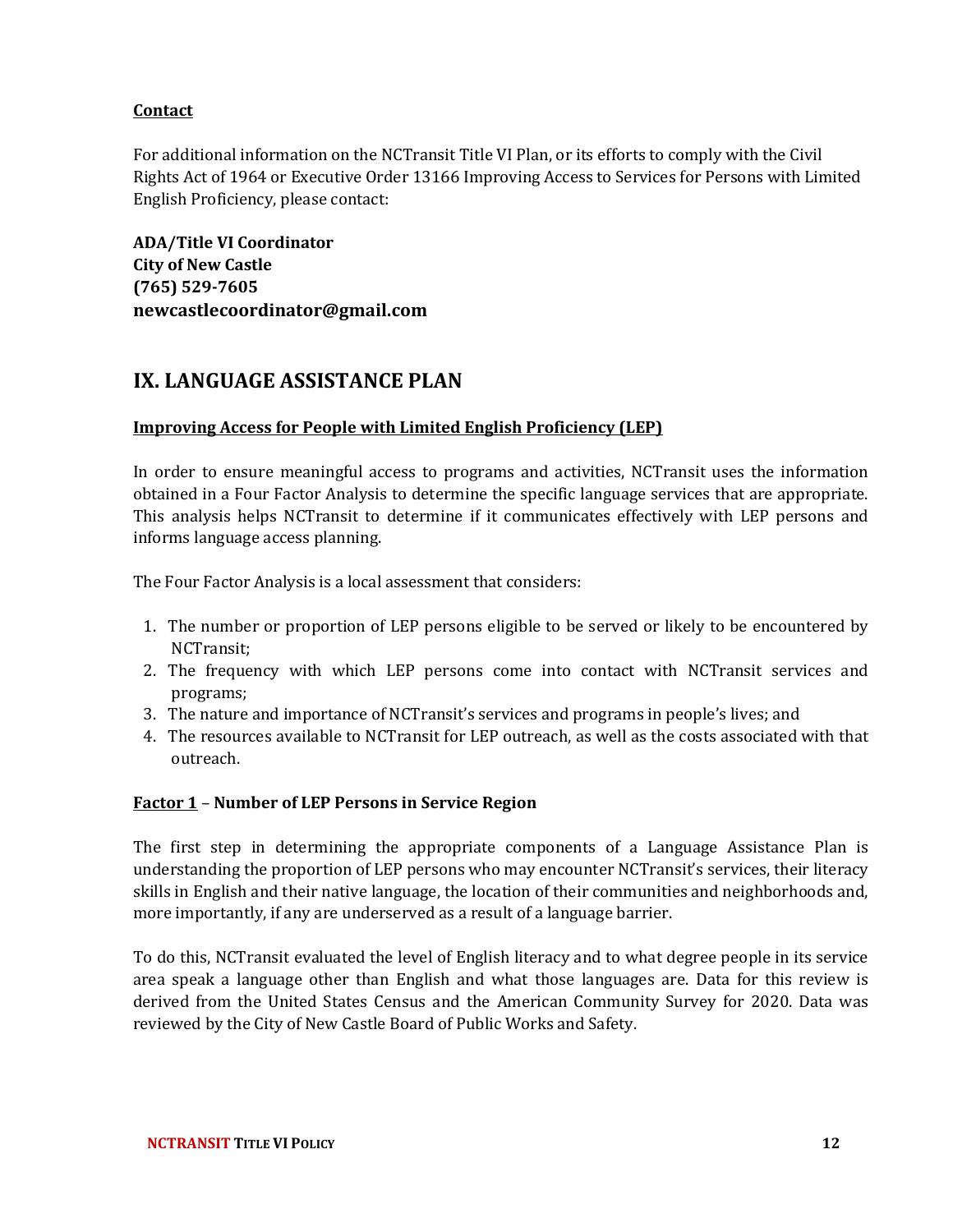#### <span id="page-15-0"></span>*Service Area Overview*

NCTransit's service area encompasses approximately 7 square miles of Henry County and is home to 17,396 people; 16,311 of whom are age 5 and over. Language data is available for the latter group of people age 5 and over. Of those 16,311 people, 199 (or 1.2%) speak at least one language other than English. Of those, 110 speak Spanish; 76 an Indo-European language; 0 an Asian Pacific Island language; and 13 speak other languages.

Since access to transit information for as many people as possible is their goal, NCTransit has reviewed the number of those who speak English "less than very well." This is the population with the greatest difficulty accessing information presented in English. The Census data reveals that 39 people in New Castle, or 0.24%, speak English less than very well. Of those 39 people, 19 speak Spanish, and 20 speak an Indo-European language. It is also worth noting that, especially with such a small sets of numbers, the U.S. Census data has margins of error similar to these numbers themselves.<sup>1</sup>

#### **Factor 2 - The frequency with which LEP persons come in contact with NCTransit programs, activities or services.**

NCTransit surveyed office staff, dispatchers and bus drivers to determine the frequency with which they have or could have contact with LEP persons. This includes documenting phone inquiries, visits to NCTransit headquarters, surveying NCTransit vehicle operators, the management team, dispatchers, and those who access the NCTransit web site. The office staff and dispatchers have not had any calls from LEP persons requesting an interpreter or any other information to date. The survey of NCTransit drivers indicated that they have had contact with an average of 1400 riders a week (280 a day). No riders were reported to speak English "less than very well".

#### **Factor 3 - The nature and importance of programs, activities or services provided by NCTransit to the LEP population.**

There is no large geographic concentration of any type of LEP individuals in the NCTransit service area. The overwhelming majority of the population, 98.8%, speaks only English. As a result, there are few social, service, or professional organizations within the NCTransit service area that focus on outreach to LEP persons. Services provided by NCTransit that are most likely to encounter LEP persons are the fixed bus route NCTransit system which serves the general public and the on demand response. All of the above services could be of particular importance to the LEP population.

<sup>1</sup> For example, although 19 people were listed as Spanish-speakers who speak English less than very well, the margin of error for that number was  $\pm 22$ . This means there is a chance the true number could be anywhere from 0 to 41.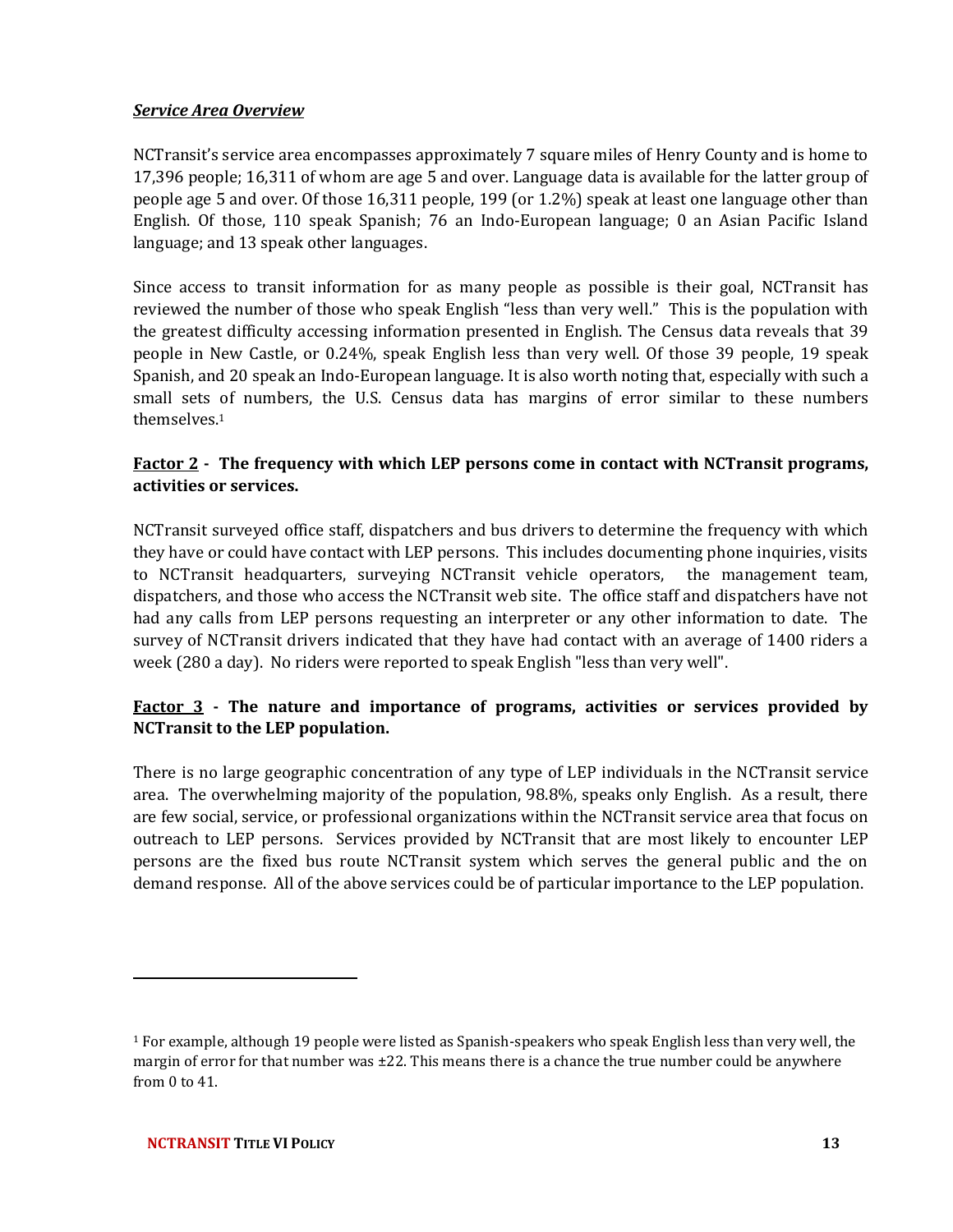#### **Factor 4 - The resources available to NCTransit and overall cost to provide LEP assistance.**

NCTransit reviewed its available resources that could be used for providing LEP assistance, which of its documents would be the most valuable to be translated if the need should arise, and taking an inventory of available organizations that could be partnered with for outreach and translation efforts. Since Spanish speaking LEP persons are, by far the largest group that speak English less than "very well" in New Castle, most of NCTransit resources and assistance are directed toward them. The City of New Castle Community Development has access to an interpreter that speaks Spanish that NCTransit can utilize if the need arises.

#### **OUTCOME OF FOUR-FACTOR ANALYSIS AND LANGUAGE ACCESS PLAN**

#### **A. Language Assistance Background**

A person who does not speak English as their primary language and who has a limited ability to read, write, speak or understand English may be a Limited English Proficient person and may be entitled to language assistance with respect to the NCTransit programs and activities. Language assistance can include interpretation, which means oral or spoken transfer of a message from one language into another language and/or translation, which means the written transfer or a message from one language into another language. NCTransit will determine when interpretation and/or translation are needed and are reasonable. How the NCTransit staff may identify an LEP person who needs language assistance:

- Examine records to see if requests for language assistance have been received in the past, either at meetings or over the phone, to determine whether language assistance might be needed at future events.
- NCTransit' staff should become familiar with Language Line Services at http://www.languageline.com. Also, a Translation Service at http://www.languagemarketplace.com/13-indianapolis-translation-services.html
- When NCTransit sponsors an event, have a staff person greet participants as they arrive. By informally engaging participants in conversation it is possible to gauge each attendee's ability to speak and understand English.
- Have "I Speak" Language Identification Cards available at NCTransit events near the registration table. Individuals self-identifying themselves as persons not proficient in English may not be able to be accommodated with translation assistance at the event, but it will assist the sponsoring agency in identifying language assistance needs for future events.
- Have "I Speak" Language Identification Cards available at the customer service desk and easily accessible to lead drivers, supervisors, dispatchers and schedulers as needed.
- Post notice of LEP Plan and the availability of "I Speak" Language Identification Cards on the City of New Castle web site.
- Vehicle operators and other front-line staff, like lead drivers, supervisors, dispatchers and schedulers will be informally surveyed periodically on their experience concerning any contacts with LEP persons during the previous year.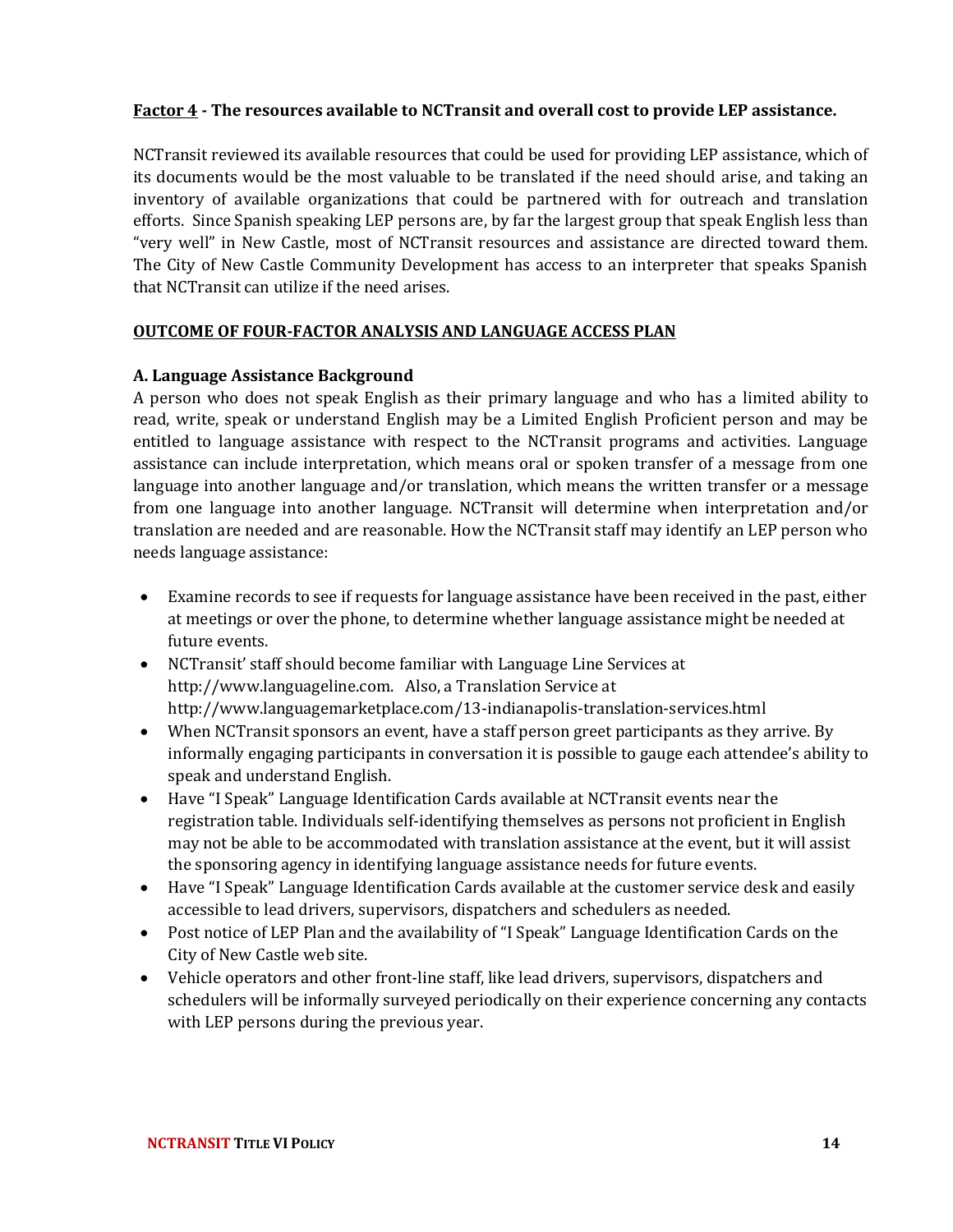#### **B. Language Assistance Measures**

Although there is a very low percentage of LEP individuals in the City of New Castle, that is, persons who speak English less than "very well", NCTransit will strive to offer the following measures:

- 1. NCTransit Title VI Policy and the NCTransit staff will take reasonable steps to provide the opportunity for meaningful access to LEP clients who have difficulty communicating in English.
- 2. There are a few resources available to NCTransit to accommodate LEP persons.
	- i. Language assistance services available on websites.
	- ii. The New Castle High School foreign language department
- 3. If a client asks for language assistance and NCTransit determines that the client is an LEP person and that language assistance is necessary to provide meaningful access, reasonable efforts will be made to provide free language assistance. If reasonably possible, NCTransit will provide the language assistance in the LEP client's preferred language. NCTransit has the discretion to determine whether language assistance is needed, and if so, the type of language assistance necessary to provide meaningful access.
- 4. NCTransit will periodically assess client needs for language assistance based on requests for interpreters and/or translation, as well as the literacy skills of the clients.
- 5. There are online translation services available online however there is a fee involved for the service.

#### **C. Staff Training**

The following training will be provided to NCTransit staff:

- Information on the Title VI Policy and LEP responsibilities.
- Description of language assistance services offered to the public.
- Use of the "I Speak" Language Identification Cards.
- Documentation of language assistance requests.
- How to handle a potential Title VI/LEP complaint.

Information will be distributed to all NCTransit staff and posted on the City of New Castle website, www.cityofnewcastle.net

#### **D. Translation of Documents**

Due to the very small local LEP population, NCTransit does not have a formal outreach procedure in place, as of 2019. Translation resources have been identified and are limited in this region. However, when and if the need arises for LEP outreach, NCTransit will consider the following options:

• When staff prepares a document, or schedules a meeting, for which the target audience is expected to include LEP individuals, then documents, meeting notices, flyers, and agendas will be printed in an alternative language based on the known LEP population.

#### **E. Formal Interpreters**

When necessary to provide meaningful access for LEP clients, NCTransit will provide qualified interpreters, including any bilingual staff of the City of New Castle, if available. At important stages that require one-on-one contact, written translation and verbal interpretation services will be provided consistent with the four-factor analysis used earlier.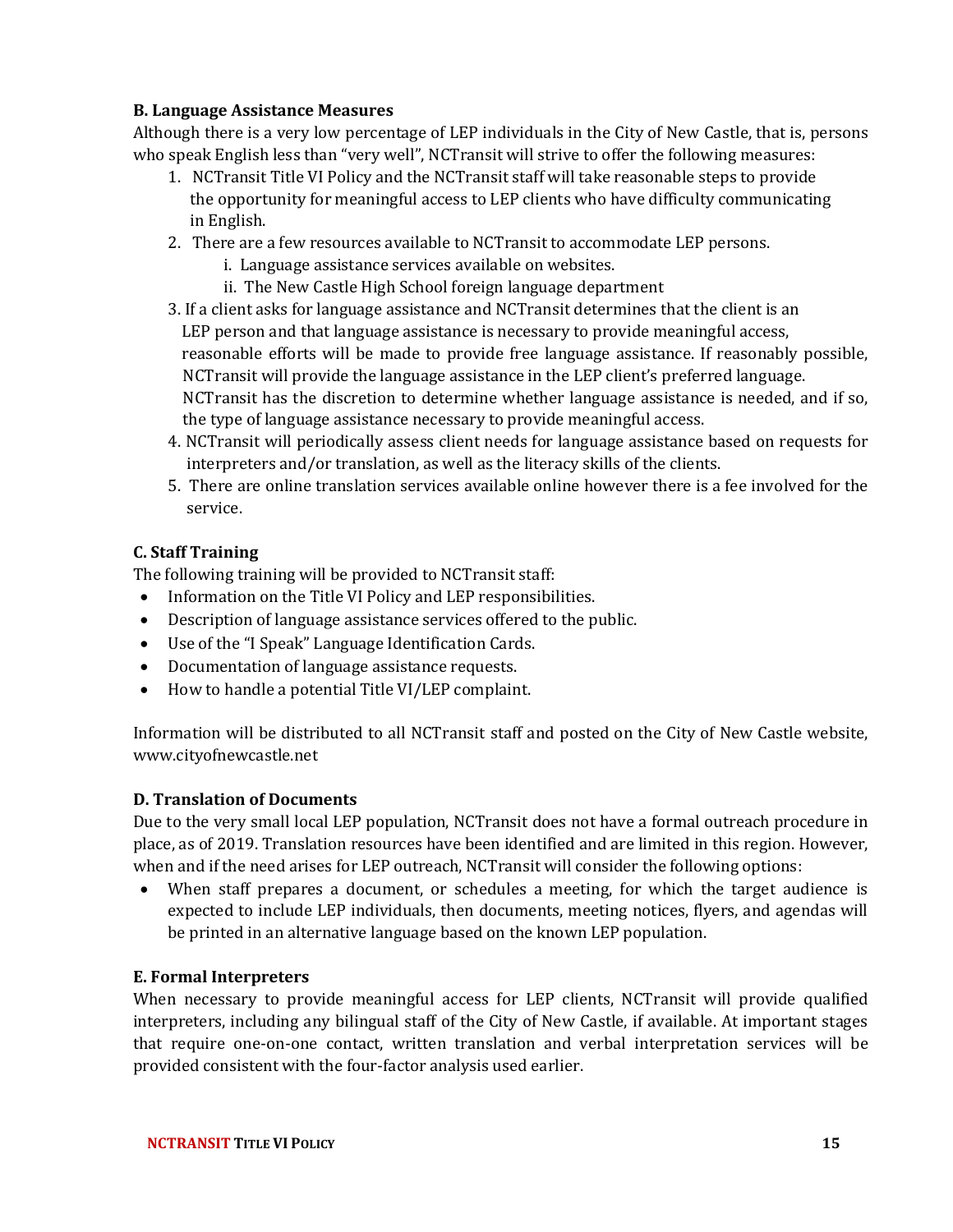#### **NCTransit may require a formal interpreter to certify to the following:**

- a. The interpreter understood the matter communicated and rendered a competent interpretation.
- b. The interpreter will maintain private information. Non-public data will not be disclosed without written authorization from the client.
- c. Bilingual City employees, when available, can provide limited assistance to NCTransit staff and LEP clients as part of their regular job duties.

#### **F. Informal Interpreters**

- Informal interpreters may include the family members, friends, legal guardians, service representatives or advocates of the LEP client. City staff will determine whether it is appropriate to rely on informal interpreters, depending upon the circumstances and subject matter of the communication. However, in many circumstances, informal interpreters, especially children, are not competent to provide quality and accurate interpretations. There may be issues of confidentiality, competency, or conflict of interest.
- An LEP person may use an informal interpreter of his or her own choosing and at their expense, either in place of or as a supplement to the free language assistance offered by the City. If possible, NCTransit/City should accommodate an LEP client's request to use an informal interpreter in place of a formal interpreter.
- If an LEP client prefers an informal interpreter, after NCTransit has offered free interpreter services, the informal interpreter may interpret. In these cases, the client and interpreter should sign a waiver of free interpreter services.
- If an LEP client wants to use his or her own informal interpreter, NCTransit reserves the right to also have a formal interpreter present.

#### **G. Outside Resources**

- Outside resources may include community volunteers
- Outside resources may be used for interpreting services at public or informal meetings or events if a timely request has been made.

#### **H. Monitoring**

Monitoring and Updating the LEP Plan- NCTransit will update the LEP as required by U.S. DOT. At a minimum, the plan will be reviewed when it is clear that higher concentrations of LEP

- individuals are present in the NCTransit service area. Updates will include the following:
	- The number of documented LEP person contacts encountered annually.
	- How the needs of LEP persons have been addressed.
	- Determination of the current LEP population in the service area.
	- Determination as to whether the need for translation services has changed.
	- Determine whether local language assistance programs have been effective and sufficient to meet the need.
	- Determine whether transit system's financial resources are sufficient to fund language assistance resources needed.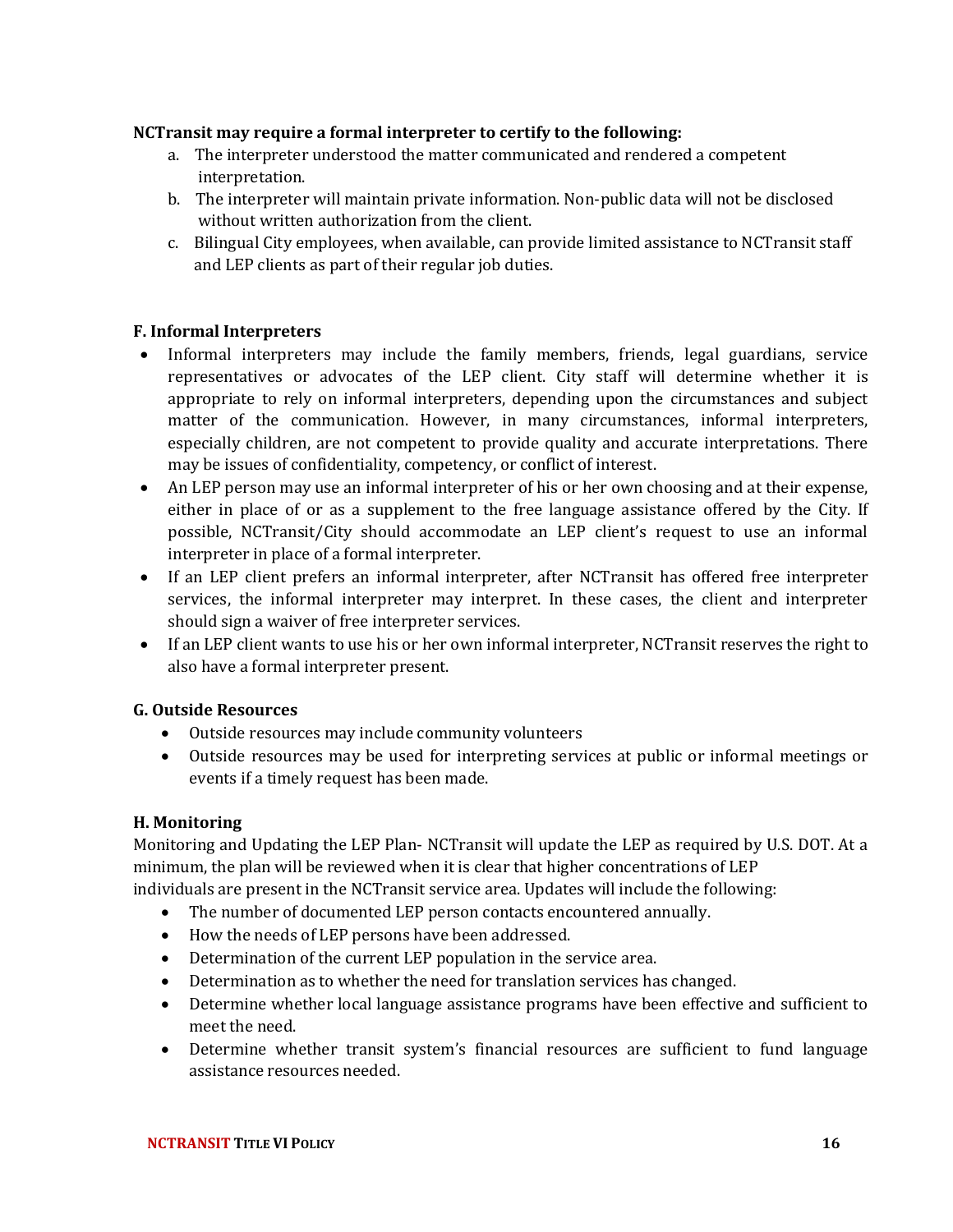- Determine whether NCTransit fully complies with the goals of this LEP Plan.
- Determine whether complaints have been received concerning the agency's failure to meet the needs of LEP individuals.

#### **I. Dissemination of the NCTransit LEP Plan**

- A link to the NCTransit LEP Plan and the Title VI Plan will be included on the City of New Castle website
- <span id="page-19-0"></span>• Any person or agency with Internet access will be able to access and download the plan from the City of New Castle website. Alternatively, any person or agency may request a copy of the plan via telephone, fax, mail, or in person, and shall be provided a copy of the plan at no cost. LEP individuals may request copies of the plan in translation, which NCTransit will provide, if feasible.

Questions or comments regarding the LEP Plan may be submitted to NCTransit, 227 North Main Street, New Castle, IN 47362

## <span id="page-19-1"></span>**X. SYSTEM-WIDE SERVICE STANDARDS AND SERVICE POLICIES**

NCTransit operates a modified fixed-route service. The Federal Transit Administration requires that all fixed route service providers prepare and submit system-wide service standards and service policies as a part of their Title VI Plan. These standards and policies must address how service is distributed across the transit system, and must ensure that the manner of the distribution affords users access to these assets.

NCTransit has adopted the following system-wide standards and policies to ensure service design and operations practices do not result in discrimination on the basis of race, color, or national origin. Service policies differ from service standards in that they are not necessarily based on a quantitative threshold.

#### **Service Standards**

FTA requires that all fixed route transit providers develop quantitative standards for all fixed route modes of operation for the following indicators: vehicle, vehicle headway, on-time performance, and service availability.

#### **Vehicle Load**

| Vehicle Type | <b>Average Passenger Capacities</b> |                 |       |                    |  |  |  |
|--------------|-------------------------------------|-----------------|-------|--------------------|--|--|--|
|              |                                     |                 |       | <b>Maximum</b>     |  |  |  |
|              | Seated                              | <b>Standing</b> | Total | <b>Load Factor</b> |  |  |  |
| Sedan        |                                     |                 |       | .3                 |  |  |  |
| Minivan      |                                     |                 |       |                    |  |  |  |